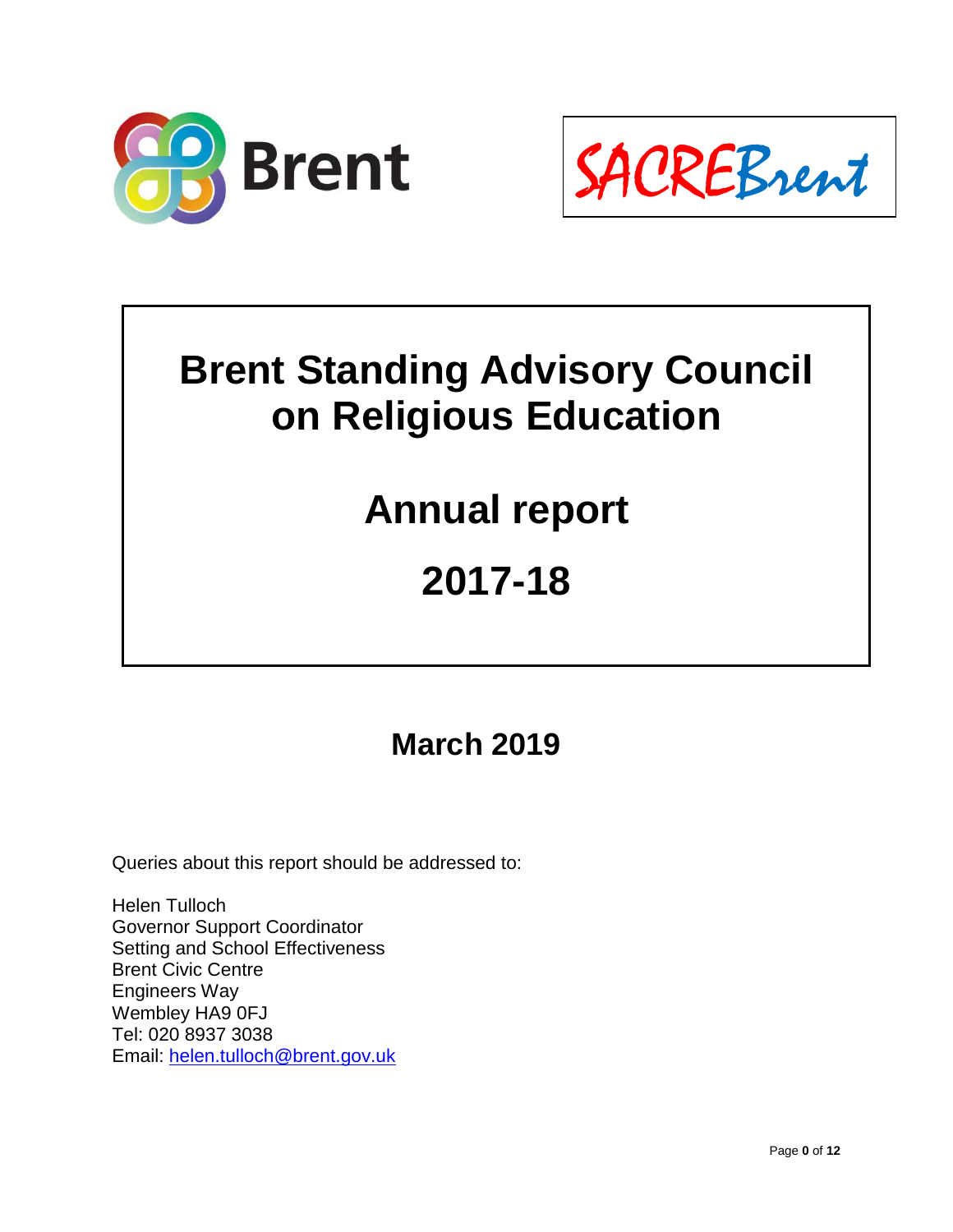### **FOREWORD By the Chair of SACRE**

Brent is the UK's [most diverse borough;](https://data.brent.gov.uk/dataset/diversity-in-brent-profile-2018) and our SACRE embraces this fact in its composition, approach and philosophy. We are committed to ensuring that all schools in Brent are supported in terms of curriculum development, collective worship and the teaching of Religious Education.

Brent SACRE has always given advice based on an ethos of inclusion and harmony, with equity and inclusivity at the very heart of our approach. This has been greatly facilitated by the wealth of professional knowledge our representatives have as well as the breadth of their (non)religious affiliations. Ours is the most representative SACRE in the UK, with members hailing from the Jain, Baha'i and Zoroastrian faiths as well as acknowledging diversity within the larger faiths (e.g. Orthodox and reform Judaism, Sunni and Shi'a Islam).

Brent SACRE was of course immensely pleased to be chosen as winners of the 2017 Accord Inclusivity Award; given in recognition of our work over many years to promote inclusion, cohesion and mutual understanding between those of different religions and beliefs and we note with pride the judging panel's commendation of our ["inclusive,](http://accordcoalition.org.uk/wp-content/uploads/2018/06/Inclusive-SACREs-findings-from-the-2017-Accord-Inclusivity-Award.pdf)  [proactive and ground-breaking](http://accordcoalition.org.uk/wp-content/uploads/2018/06/Inclusive-SACREs-findings-from-the-2017-Accord-Inclusivity-Award.pdf) approach to other SACREs".

An Agreed Syllabus Conference (ASC) was convened in June 2017, charged with reviewing and developing a new curriculum for religious education in Brent. Despite the ever-accelerating rate of academisation, Brent SACRE has risen to the challenge and continues to maintain an excellent active working relationship with all schools throughout the borough; sharing exemplary good practice, providing training, networking and monitoring and our advice on matters related to the provision of RE and collective worship in Brent Schools is frequently sought.

The [Brent Model Approach to collective worship](http://brent.gov.uk/media/946260/collective_worship_model_approach.pdf) seeks to provide the basis for a period of meaningful reflection for the whole school community. As worship is, by definition, a voluntary act, Brent SACRE considers and grants determinations to schools with the appropriate circumstances in line with our key statutory duties.

As the world around us grows increasingly polarised and lives manipulated by ever more complex algorithms exacerbating this, schools remain one of the safe spaces where young people can openly discuss, explore and question. The critical importance of Religious literacy and empathy to society in general and to the lives of young people in particular cannot be overstated - [dismantling prejudice,](https://osf.io/preprints/socarxiv/eq8ca/) making [coexistence](https://journals.sagepub.com/doi/pdf/10.1177/1368430216629566) possible and [underpinning the very fabric of our educational system.](https://data.brent.gov.uk/dataset/diversity-in-brent-profile-2018) Enabling the delivery of academically rigorous, relevant, faithful, inclusive and impactful RE is a powerful privilege and an immense responsibility of which members are acutely conscious.

We are blessed to have a plethora of religious places of worship on our doorstep. These are key to any meaningful study of world faiths; and we thank all the centres that have welcomed school trips and young people from all over the borough. Colleagues have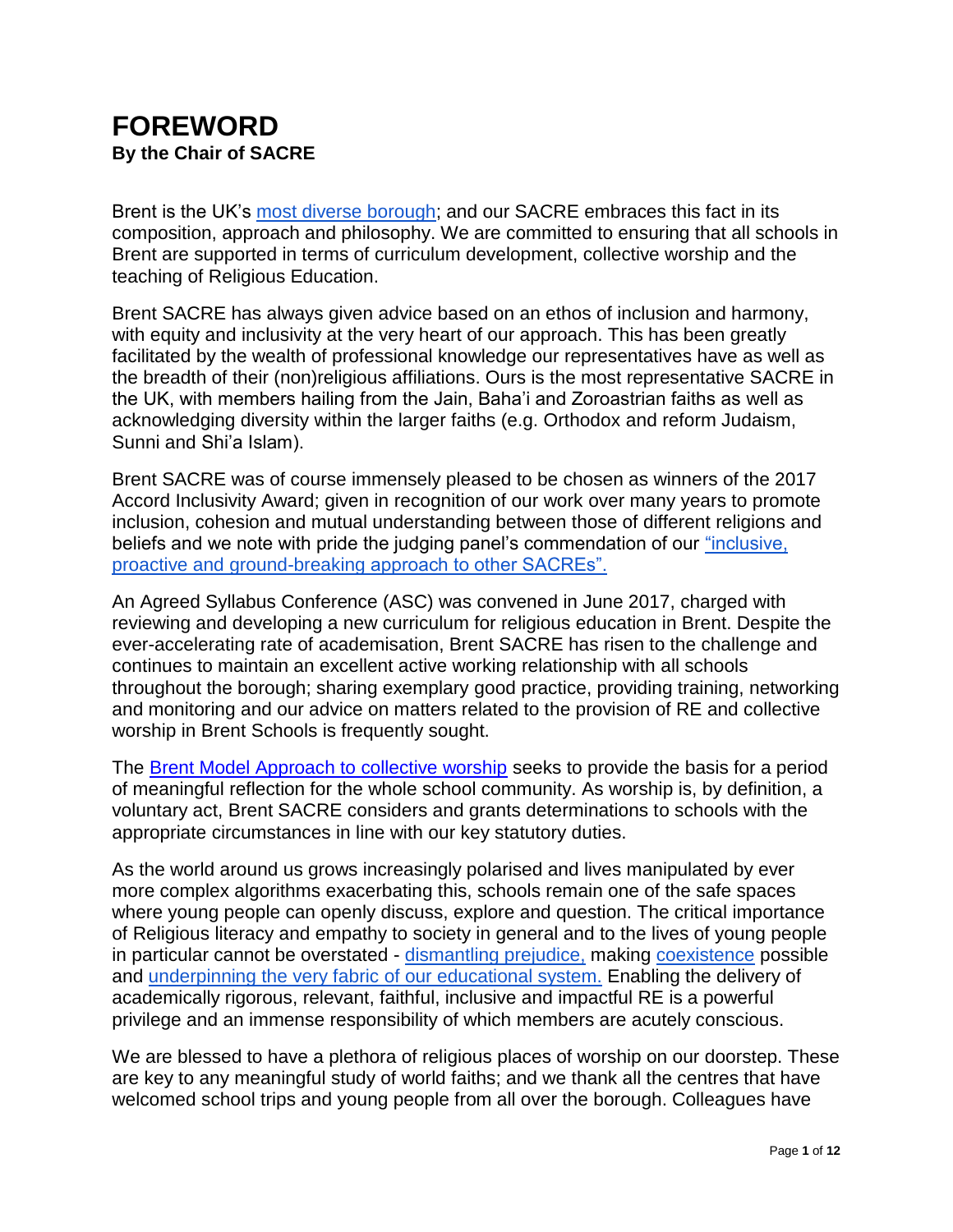reached out for advice in this regard; and we are in the process of collating a database and resource bank to support schools.

We remain indebted to our excellent RE Consultants, Lesley Prior and Roger Butler, who continue to provide us with their insights and the benefits of their extensive experience of RE at primary and secondary stages.

Lesley has continued to support an active network of RE Coordinators in Brent and we are now exploring how we can better deploy school to school and joint practice development approaches to support leaders and teachers to effectively deliver RE through all phases of education and better embed RE in the school curriculum.

I would also like to offer special thanks to our colleagues in Brent Council for their priceless support and tireless efforts, often going beyond the call of duty - Gail Tolley (Strategic Director), John Frankis, Helen Tulloch, Stephen McMullan and Nikoleta Nikolova.

The sad demise of our late Chair, Josh Kutchinsky, was greatly mourned by all. His memory will be cherished. We are sorry to hear that Marlene Knepler will also be leaving us to make Aliya following the death of her husband and that our excellent vicechair, Father Laurence Hillel will be retiring mid-way through 2018/19. We will miss them all.

I take great pleasure in recommending this report; and look forward to the privilege of continuing to work with colleagues, both established and new, to honour their legacies and ensure that Brent SACRE's work grows from strength to strength.

Basma Elshayyal *Chair of Brent SACRE*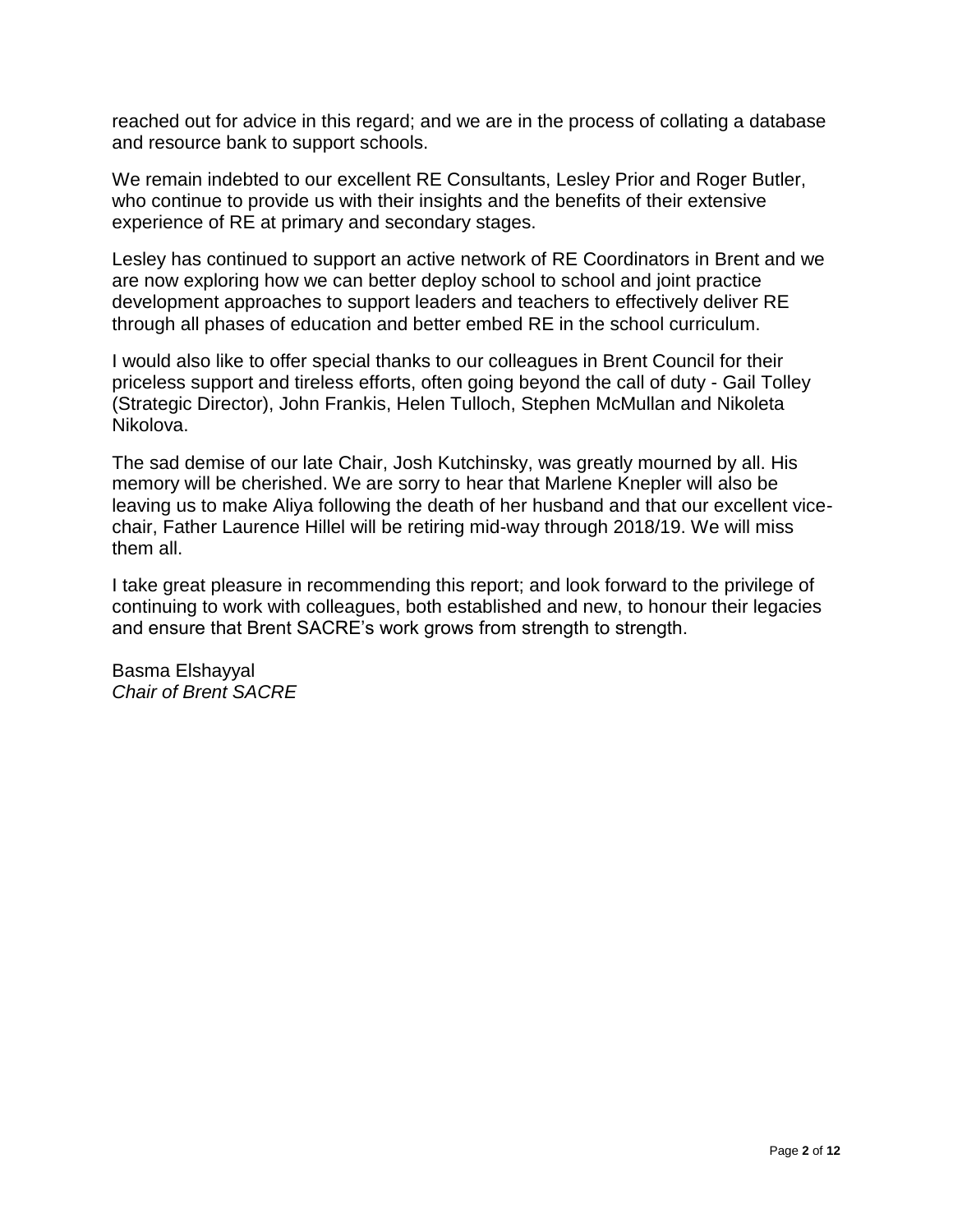#### **LONDON BOROUGH OF BRENT**

#### **ANNUAL REPORT OF BRENT STANDING ADVISORY COUNCIL ON RELIGIOUS EDUCATION 2017-2018**

#### **1.0 RELIGIOUS EDUCATION**

#### **1.1 Agreed Syllabus**

The Agreed Syllabus for Religious Education in the London Borough of Brent was produced in 2002 and has been periodically reviewed and endorsed by the SACRE. The full document, including its appendices, was initially issued to schools in an updateable ring binder and continues to be available to schools at:

[http://www.brent.gov.uk/media/946060/agreed\\_syllabus\\_for\\_religious\\_e](http://www.brent.gov.uk/media/946060/agreed_syllabus_for_religious_education.pdf) [ducation.pdf](http://www.brent.gov.uk/media/946060/agreed_syllabus_for_religious_education.pdf)

An Agreed Syllabus Conference (ASC) was convened in June 2017 tasked with reviewing and redrafting the Agreed Syllabus for Religious Education. The ASC is due to conclude its work during the 2018/19 academic year. Until a new Agreed Syllabus is approved by Brent Council, the current syllabus remains the legally binding document for all local authority maintained schools in the borough.

#### **1.2 Standards in RE**

Analysis of Ofsted reports, following inspection, remain an important source of information on the effectiveness of schools in relation to the teaching and delivery of the curriculum for Religious Education and spiritual, moral, social and cultural development.

A total of fifteen schools in Brent received an Ofsted inspection in the 2017/18 academic year. It is noted that no adverse issues were identified during the inspection of these schools in terms of religious education and/or spiritual, moral, social and cultural development. It is also noted that four schools received positive comments on their approach to RE and/or its impact.

#### **1.3 Religious Studies: GCSE and A Level Participation and Attainment**

#### **2017/18 Religious Education GCSE**

Religious Education GCSE courses of study were offered in all Brent secondary schools in the 2017/18 academic year. The percentage of Brent pupils sitting Religious Education GCSE exams in 2018 (combining short and long-courses of study) was 77.5 per cent. This is significantly above the national average of 35.5 per cent.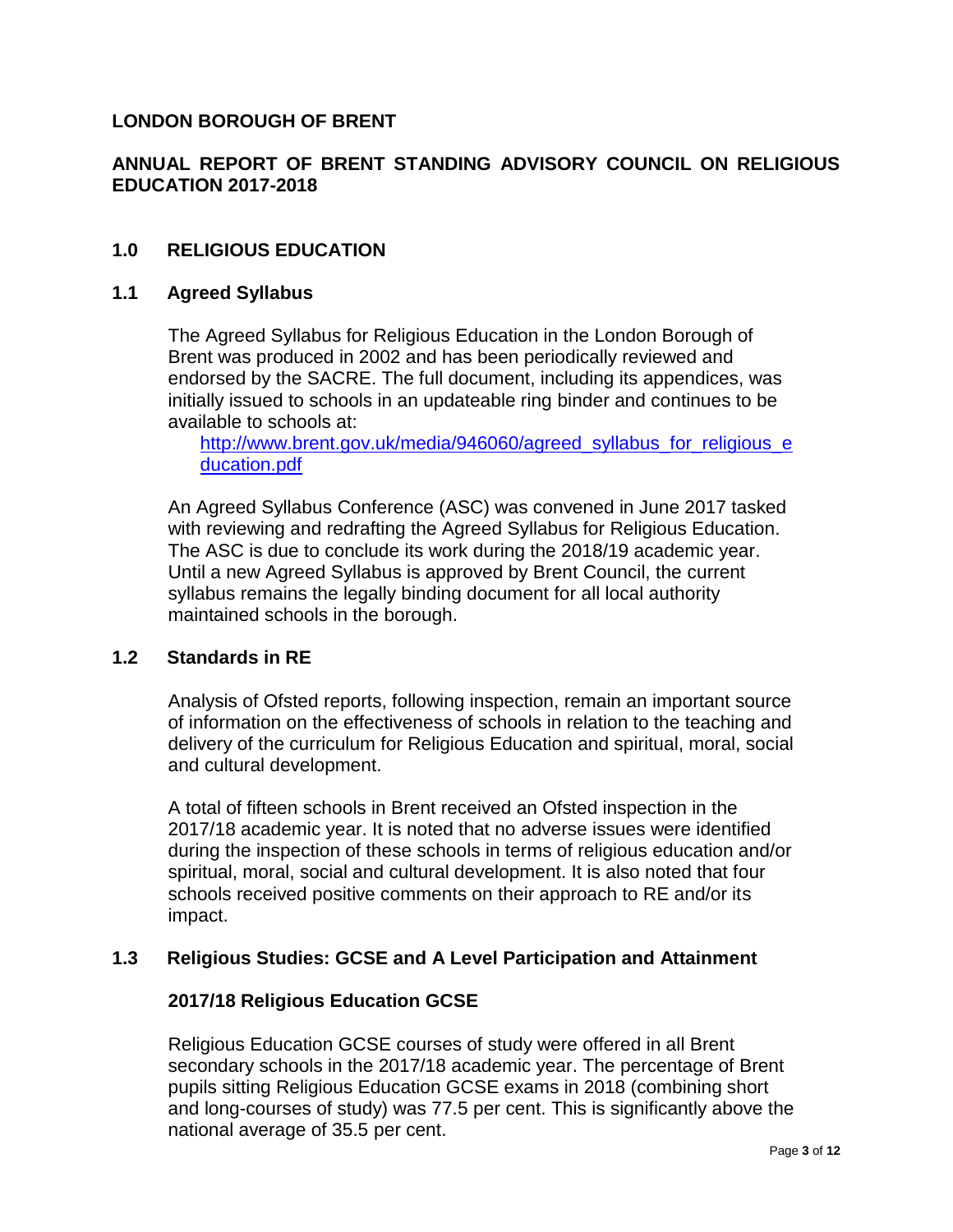As can be seen from the (anonymised) table below, the median figure for pupils sitting GCSE Religious Education in Brent schools in 2018 was 96 per cent as represented by School I. This high median figure is due to the number of schools where close to 100 per cent of all pupils sat a GCSE exam in 2018. However, some variation is also evident, with two schools having less than 20 per cent of pupils sitting Religious Education GCSE.



Chart 1: Percentage of students sitting GCSE in Religious Education (2018)

A summary of the 2017/18 GCSE results for Brent schools can be found in Appendix A.

#### **2017/18 Religious Education A Level**

The combined total percentage of Brent pupils Religious Education A Level exams in 2018 in was 2.8 per cent. Whilst this represents a reduction compared to the percentage of pupils sitting GCSE RE, this figure is slightly above the national average of 2.5 per cent. The percentage of students sitting RE A Level in Brent voluntary aided schools in 2018 was 3.7 per cent.

At one school (N), one tenth of A Level students sat A Level RE, whilst at five Brent secondary schools no students sat A Level RE.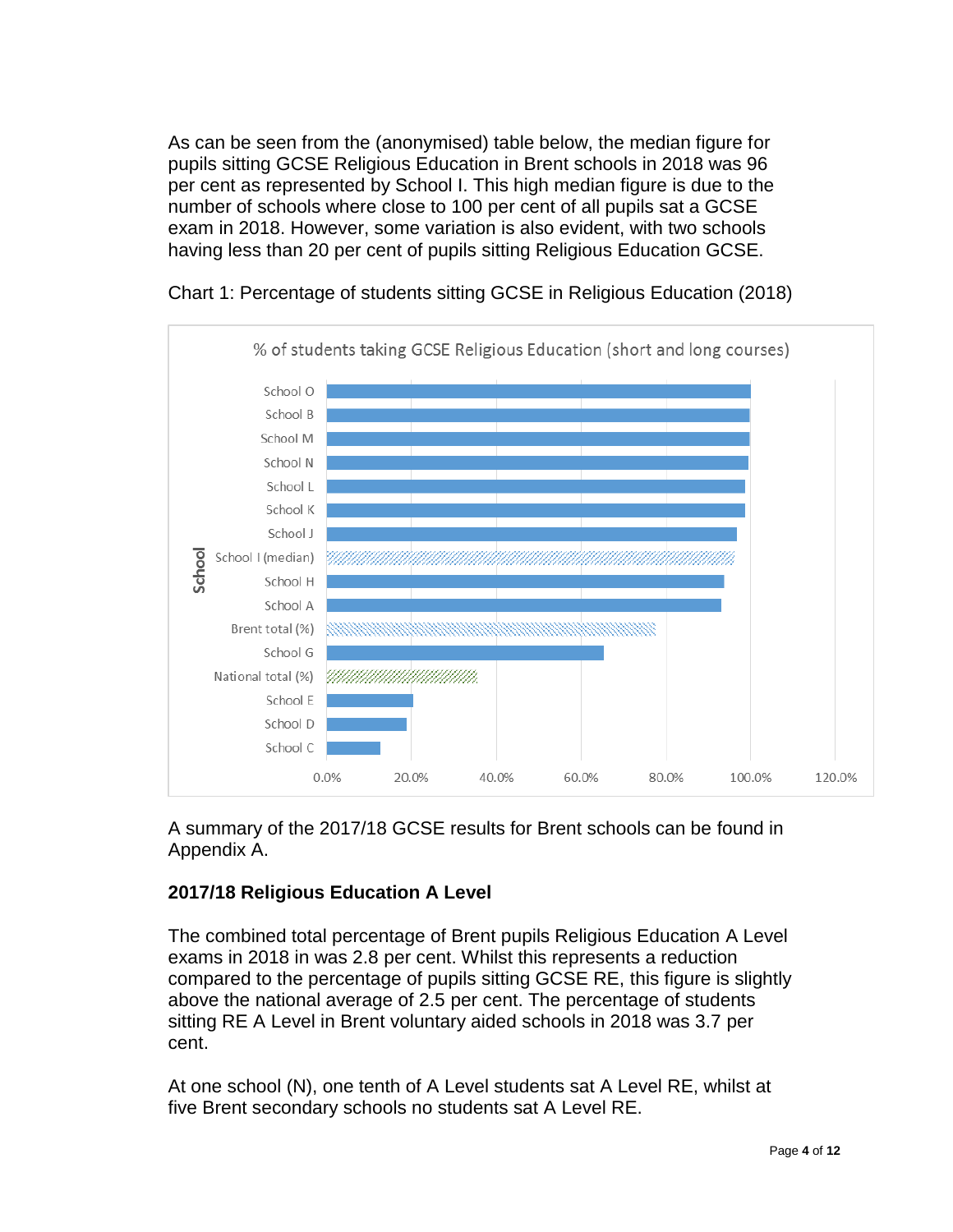

Chart 2: Percentage of students sitting A Level in Religious Education (2018)

A summary of the 2017/18 A Level results for Brent schools is shown in the table below.

|                    |    | Religious Studies A Level outcomes |     |     |    |               |    |           |     |             |            |            |  |  |  |  |
|--------------------|----|------------------------------------|-----|-----|----|---------------|----|-----------|-----|-------------|------------|------------|--|--|--|--|
| Number of Entrants |    | ۸۰                                 | ◡   |     |    | -             |    | <b>A*</b> |     | $\Lambda$ * | $\Delta^*$ | Pts<br>Ava |  |  |  |  |
|                    | 92 | 3%                                 | 27% | 36% | 8% | $^{\circ}1\%$ | 3% | 1%        | 30% | 66%         | 99%        | 37.9l      |  |  |  |  |

#### **1.4 Commission on Religious Education**

At the SACRE Meetings held in October 2017 and April 2018, members discussed the interim report issued by the Commission on Religious Education (CoRE). The CoRE was established to review the legal, education and policy frameworks for religious education (RE) in schools in England.

[https://www.commissiononre.org.uk/religious-education-for-all-commission](https://www.commissiononre.org.uk/religious-education-for-all-commission-interim-report/)[interim-report/](https://www.commissiononre.org.uk/religious-education-for-all-commission-interim-report/)

The interim report, entitled 'Religious Education for All', made a number of recommendations pertinent to the context of RE teaching and learning in Brent, including:

- National Entitlement for Religious Education
- Holding schools to account for the provision and quality of RE
- A renewed and expanded role for SACREs
- A national plan for improving teaching and learning in RE.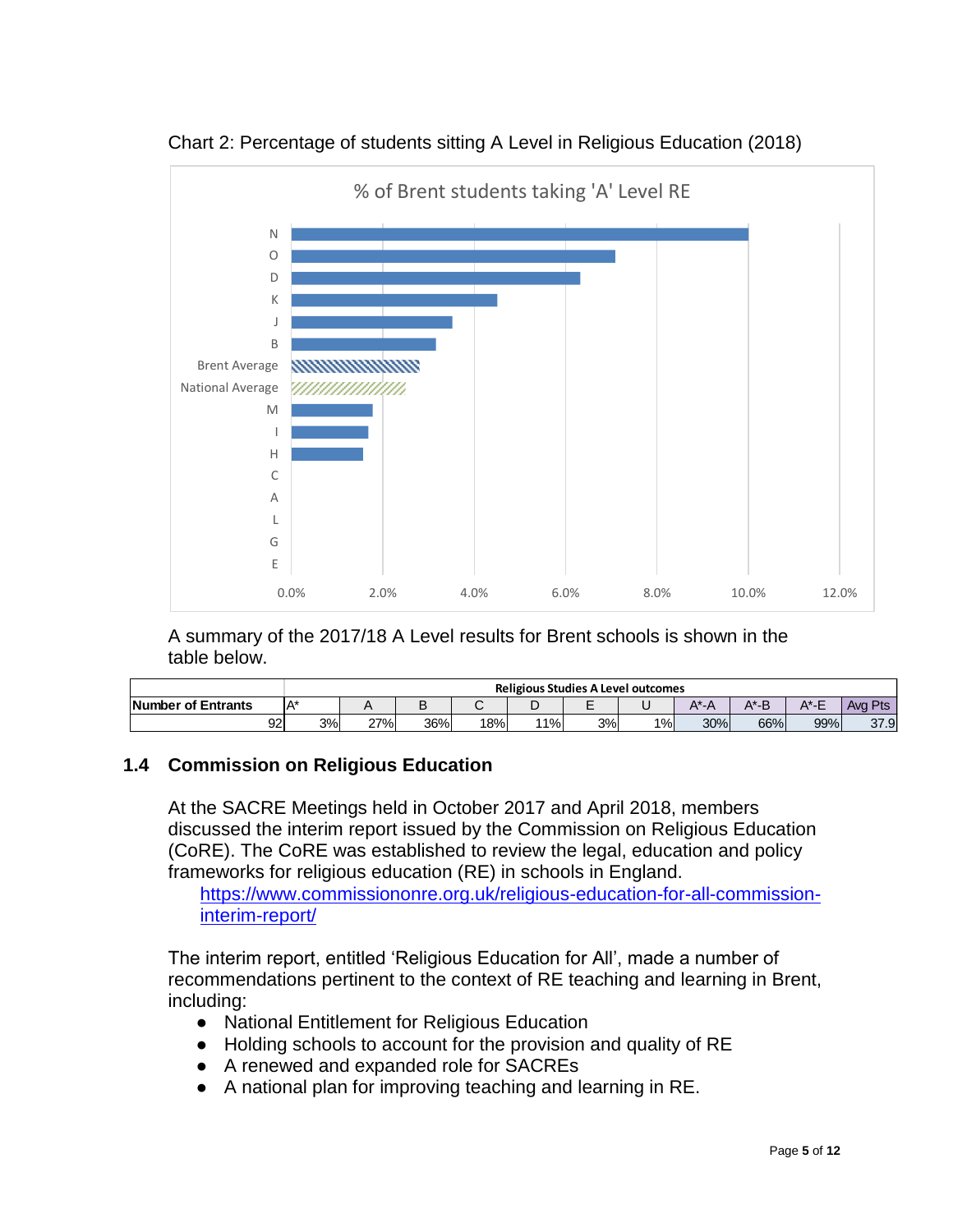#### **2.0 TRAINING: RELIGIOUS EDUCATION AND COLLECTIVE WORSHIP**

#### **2.1 RE Subject Leaders meetings**

SACRE members were pleased to note that there continues to be termly meetings for Subject Leaders for RE in primary and special schools. These meetings are made available to all schools in Brent via Brent Council's School Compliance and Governor Training Programme.

The subject leader meetings are led by Lesley Prior, Religious Education Consultant and LDBS Adviser for RE in community schools. Lesley also supports the Brent SACRE along with Roger Butler. During 2017/18, these meetings took place on the following dates:

| <b>Date</b>                                 | <b>Venue</b>                       |
|---------------------------------------------|------------------------------------|
| 13 <sup>rd</sup> October 2017               | <b>Mount Stewart Junior School</b> |
| $\frac{1}{2}$ 30 <sup>th</sup> January 2018 | <b>Sudbury Primary School</b>      |
| 24th April 2018                             | <b>Brent Civic Centre</b>          |

The RE Subject Leaders termly meetings provided participants with opportunities to:

- receive information regarding the latest developments in RE, both locally and nationally
- understand the challenges of these developments for schools
- develop their knowledge and understanding of religions locally, nationally and internationally
- understand how to apply that knowledge and understanding within the current requirements of the locally agreed syllabus for RE
- analyse the appropriateness and effectiveness of their current schemes of learning in light of what they have learned
- evaluate different activities and resources for teaching and learning, including visits and visitors in RE

Feedback from these meetings continues to be very good and is a valuable sounding board for ASC members when examining material for the revised AS as well as evaluating progress.

#### **3.0 COMPLAINTS**

No complaints on either Religious Education or Collective Worship were referred to SACRE for investigation in the year 2017/18.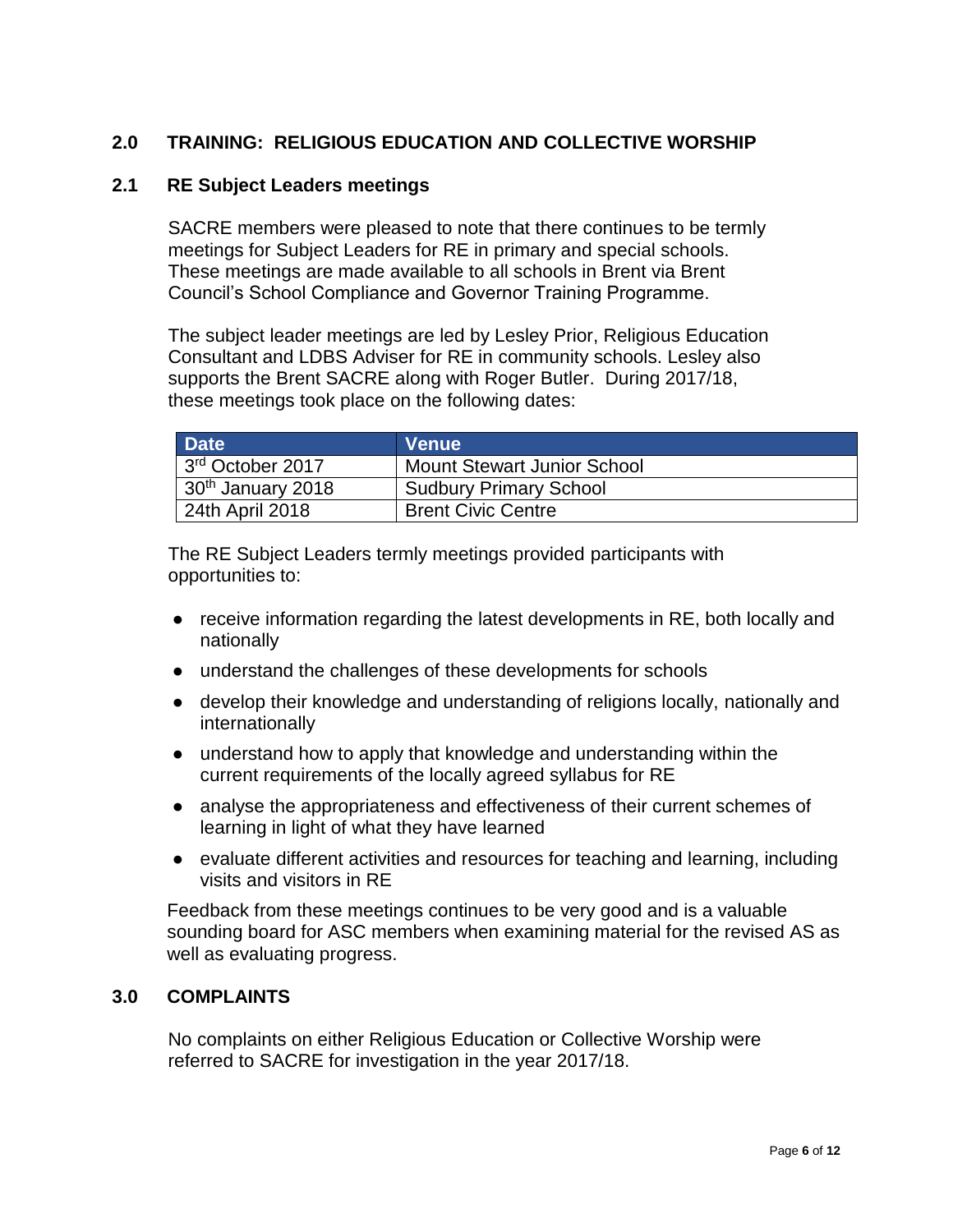#### **4.0 COLLECTIVE WORSHIP**

#### **4.1 Determinations**

Maintained schools may apply to the SACRE for a determination if they feel that collective worship which is "wholly or mainly of a broadly Christian character" is not appropriate for their pupils.

In 2017/18, twenty-one of Brent's thirty-five community and foundation schools had a valid determination. In Brent, this means that such schools then have the choice of following a multi-faith approach recommended by Brent SACRE or following an approach devised by the school. Nine schools had a lapsed determination, requiring these schools to apply for a renewal in order for the determination to be valid. These were all contacted and provided with appropriate support and advice to ensure compliance.

#### **Chart 3: Breakdown of Brent Community and Foundation Schools showing determination status.**



Whilst voluntary aided, voluntary controlled and academy schools are also required to have a daily act of collective worship, the governing body is responsible for determining its character and content, and do not therefore have to apply to the SACRE for a determination.

#### **4.2 Determination Renewals**

The following determination renewals were granted during the academic year 2017- 2018: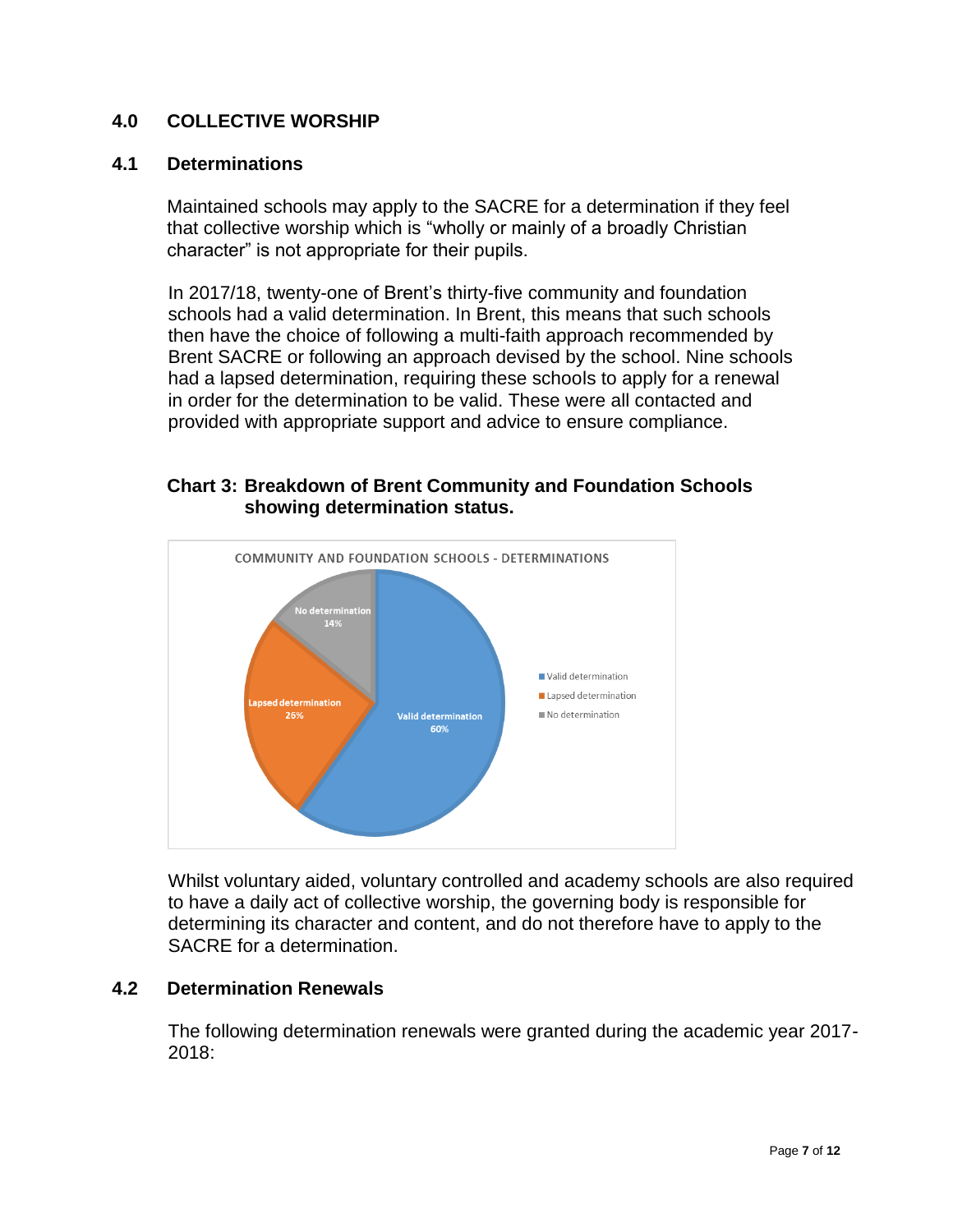| <b>Date</b>   | <b>School</b>                          |
|---------------|----------------------------------------|
| 29 March 2017 | <b>Chalkhill Primary School</b>        |
| 29 March 2017 | <b>Phoenix Arch School</b>             |
| 29 March 2017 | <b>Preston Park Primary School</b>     |
| 24 April 2018 | <b>Stonebridge Primary School</b>      |
| 24 April 2018 | <b>Oliver Goldsmith Primary School</b> |

#### **5.0 MATTERS REFERRED TO SACRE**

No matters were referred to SACRE for consideration in the year 2017/18.

#### **6.0 LINKS WITH OTHER BODIES**

Brent SACRE is affiliated to The National Association of SACREs (NASACRE).

Brent SACRE was ably represented at the NASACRE AGM and Conference in York on 16 May 2017 by Lesley Prior and Basma Elshayyal.

#### **7.0 CHANGES IN MEMBERSHIP**

In 2017/18 SACRE bade farewell to/welcomed several members and supporters. Their contributions to the work of SACRE are much appreciated and are formally acknowledged in the foreword to this report. All have played vital roles in promoting the work of SACRE and enhancing the quality of RE and collective worship in schools across Brent.

#### **8.0 SACRE MANAGEMENT and CONTACT OFFICERS 2017/18**

| <b>SACRE Chair:</b>      | Basma Elshayyal |
|--------------------------|-----------------|
| <b>SACRE Vice Chair:</b> | Laurence Hillel |

LA Lead Officer: Helen Tulloch (previously Stephen McMullen) Clerk to SACRE: Nikoleta Nikolova (Governance Officer)

#### **9.0 MEETINGS**

During the 2017/18 academic year SACRE met on the following dates:

- 17 October 2017
- 24 April 2018
- 5 July 2018

 The Local Authority Adviser, the Chair, the Clerk and the Consultants also met between meetings where and when necessary.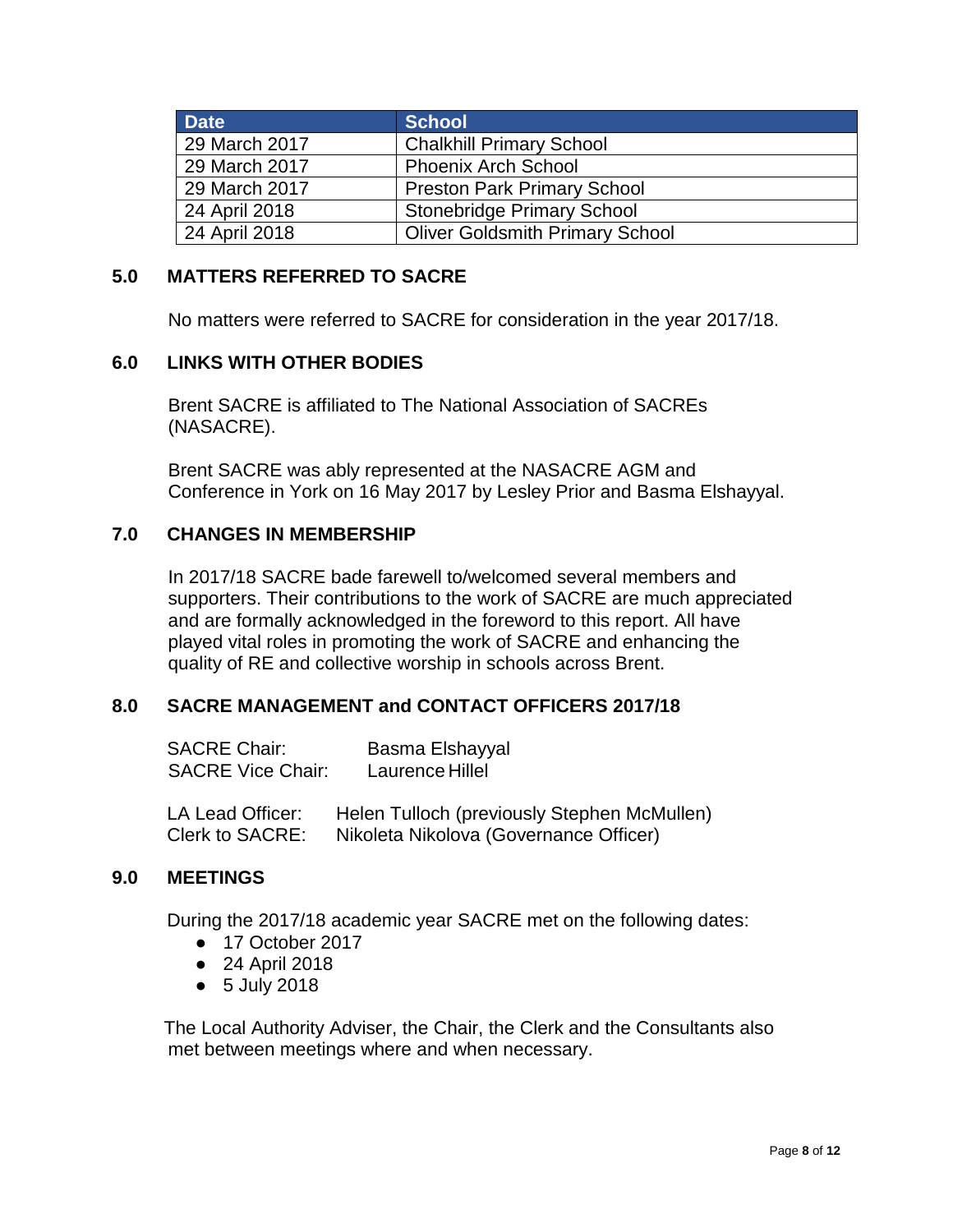#### **ANNEX A**

#### **LONDON BOROUGH OF BRENT STANDING ADVISORY COUNCIL ON RELIGIOUS EDUCATION 2017/18**

#### **MEMBERSHIP**

#### **Group A: Christian and other religious denominations reflecting the principal religious traditions in the area.**

- Baha'i **Mr Abraham Wilson** Buddhism Mrs Rupa Monerawela Hinduism (Brent Hindu Samaj) Mr Deva Samaroo Humanism Mr Josh Kutchinsky Humanism Mr Alan Henness Islam (Shi'a) Mrs Andleeb Naqvi Islam (Shi'a) Mrs Aliya Azam Islam (Sunni) Mrs Basma El Shayyal **(Chair)** Jainism Mr Manhar Mehta Judaism (Orthodox) Mrs Marlene Knepler Zoroastrianism Mr Malcolm Deboo Zoroastrianism Mr Yazad Bhadha
	-

#### **Group B: Church of England**

Mr Graham Marriner Mr Laurence Hillel **(Vice Chair)** Mr Graham Noyce Mr Mark Newton

#### **Group C: Teachers**

Ms Lea Murray Ms Sophie Lynch Mr Andrew Bate Ms Helen Mooney

#### **Group D: LA Representatives**

Cllr Neil Nerva Cllr Lia Colacicco Cllr Aslam Choudry

**Officers:** Mr Stephen McMullen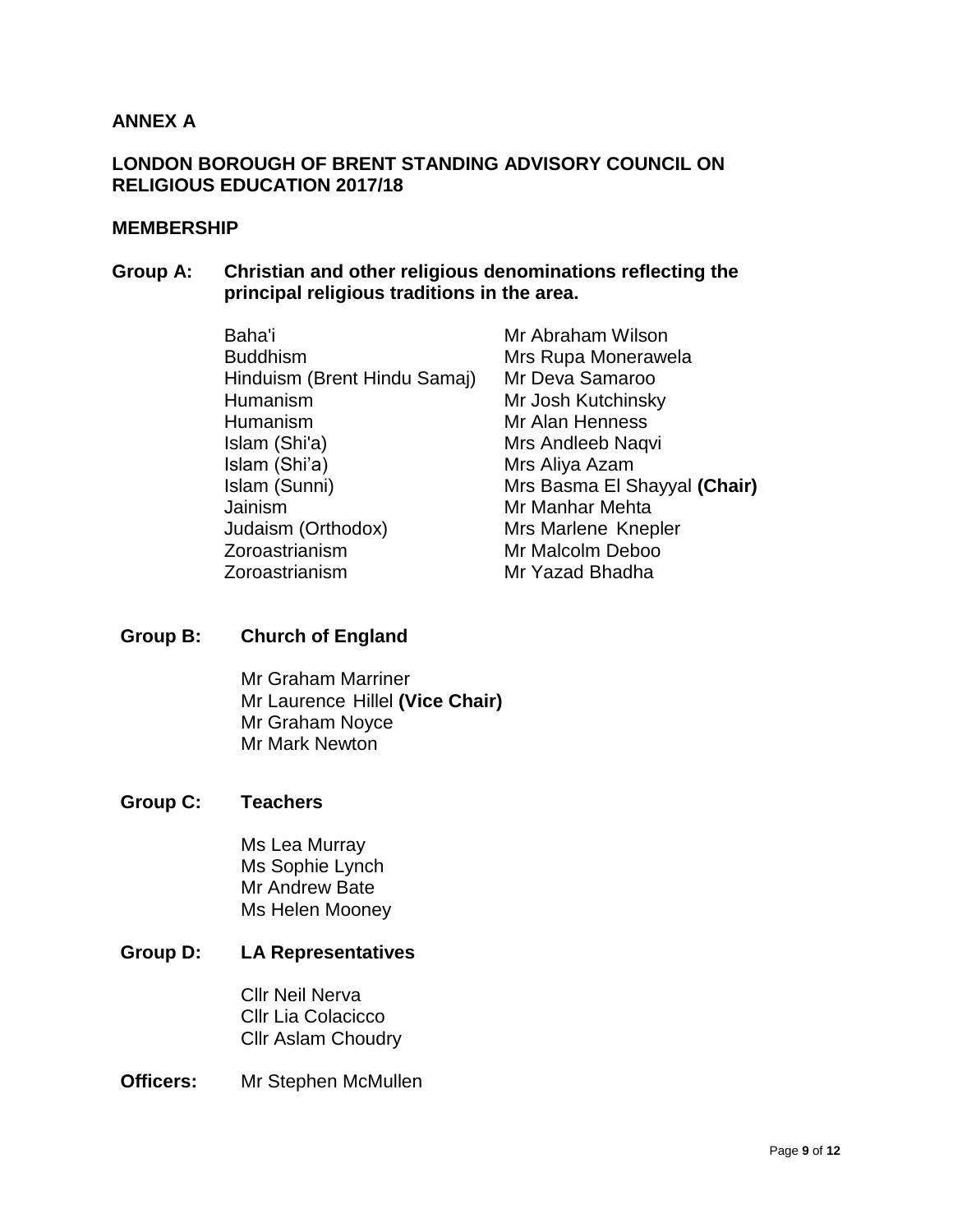#### **Agreed Syllabus Conference Members 2017/18**

Mr Abraham Wilson Mrs Rupa Monerawela Mr Glen Warner Mrs Andri Kyriakidis Mr Deva Samaroo Mr S Swaminathan Mr Josh Kutchinsky Mr Alan Henness Mrs Andleeb Naqvi Mrs Aliya Azam Mrs Basma El Shayyal Mr Manhar Mehta Mrs Marlene Knepler Mrs Valerie Boyd-Hellner Mr Leroy Lindsay Mr Yoginder Singh Maini Mr Malcolm Deboo Mr Yazad Bhadha Mr Graham Marriner Mr Laurence Hillel Mr Graham Noyce Mr Mark Newton Ms Lea Murray Ms Sophie Lynch Mr Andrew Bate Ms Helen Mooney Cllr Neil Nerva Cllr Lia Colacicco Cllr Aslam Choudry